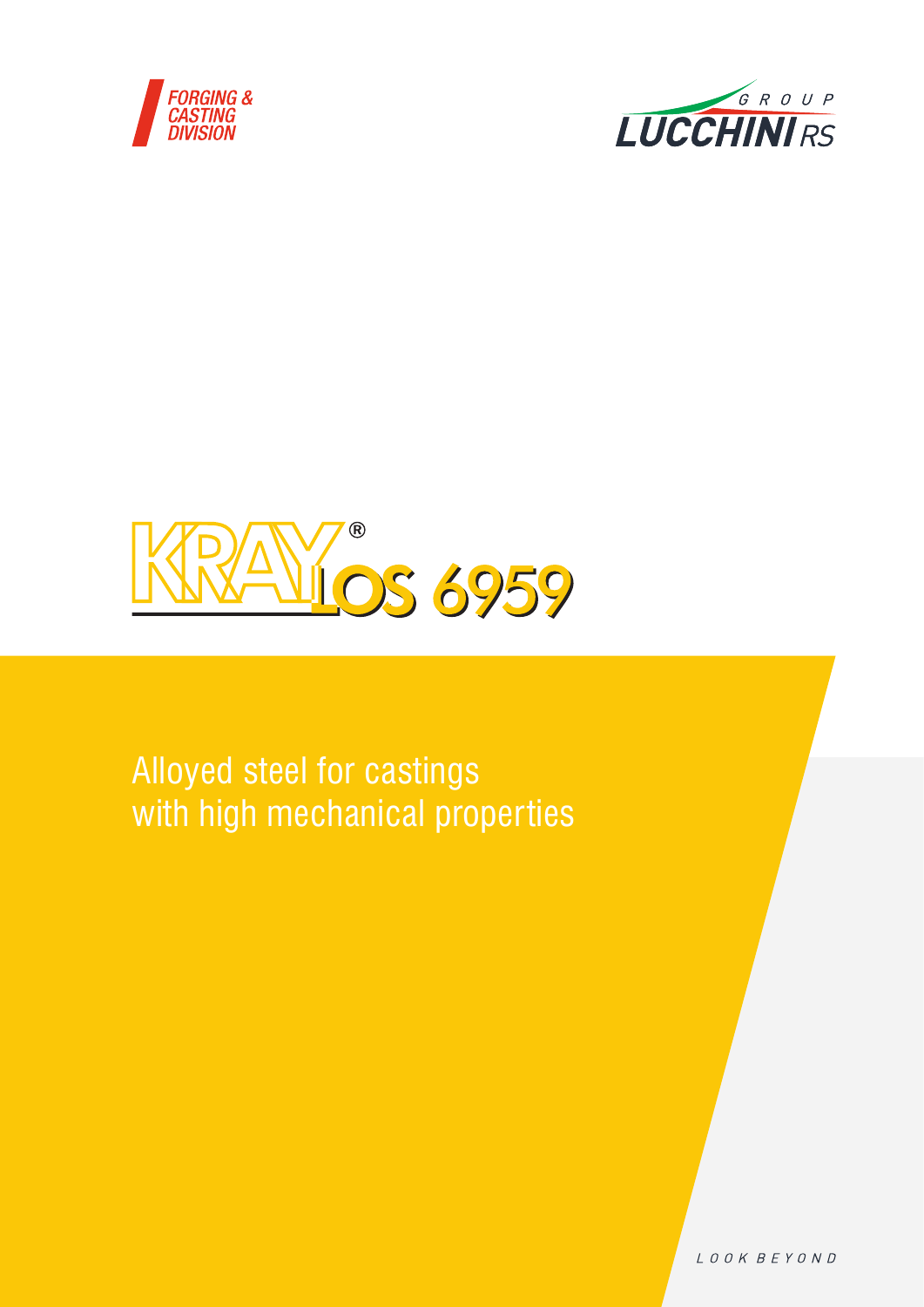





# General characteristics

KrayLos® 6959 is a steel grade specifically designed for castings: bolsters and/or similar components in which elevated mechanical properties are required.

KrayLos® 6959 is an alloy steel of nickel, chrome and molybdenum with very high hardenability that permits excellent mechanical characteristics and elevated fatigue limits even where the rate of cooling is not very high.

KrayLos® 6959 is produced via a "Super Clean" technology that has the aim of improving the characteristics of micro cleanness and homogeneity in the material.

The excellent chemical and physical properties are obtained through the liquid steel manufacturing process: from the melting of the scrap in the EAF (electric arc furnace) to the steel refining in the LF (ladle furnace) and to the subsequent degassing in the VD-VOD (vacuum oxygen degassing).

Careful procedures for melting, refining and casting constitute the "Super Clean" practice, which respects the most restrictive demands in terms of quality, such as micro purity and structural homogeneity.

The careful planning of production through Magmasoft software, moulding by hand and careful control of casting allow steel streams to be achieved with high isotropy and internal soundness.

Suitable heat treatment and careful non-destructive controls guarantee a high quality product.

In this way the piece can be delivered as is or after mechanical working; Lucchini Sidermeccanica can carry this out on request.

KrayLos® 6959 is 100% ultrasonically tested in accordance with the most demanding of quality standards.

|                                            | Range | $C[\%]$ | Si [%] | Mn $[%]$ | Ni [%] | $Cr$ [%] | Mo [%] | $V[\%]$ |
|--------------------------------------------|-------|---------|--------|----------|--------|----------|--------|---------|
| <u>Vios 6959</u><br>Alloying [% in weight] | min   | 0,30    | 0,15   | 0,40     | 3,00   | 0,80     | 0,35   |         |
|                                            | max   | 0,40    | 0,55   | 0,90     | 4,00   | 1,70     | 0,90   |         |

Table for comparison of international classification

| W. Nr. | 1.6959       |
|--------|--------------|
| DIN    | 35NiCrMo12-5 |

Lucchini RS's tool steels are designed to optimize the material performances.

The mark pick out the Lucchini RS product and the number on end can refer to the Werkstoff classification or other initials, only for the characteristics of use.

Chemical analysis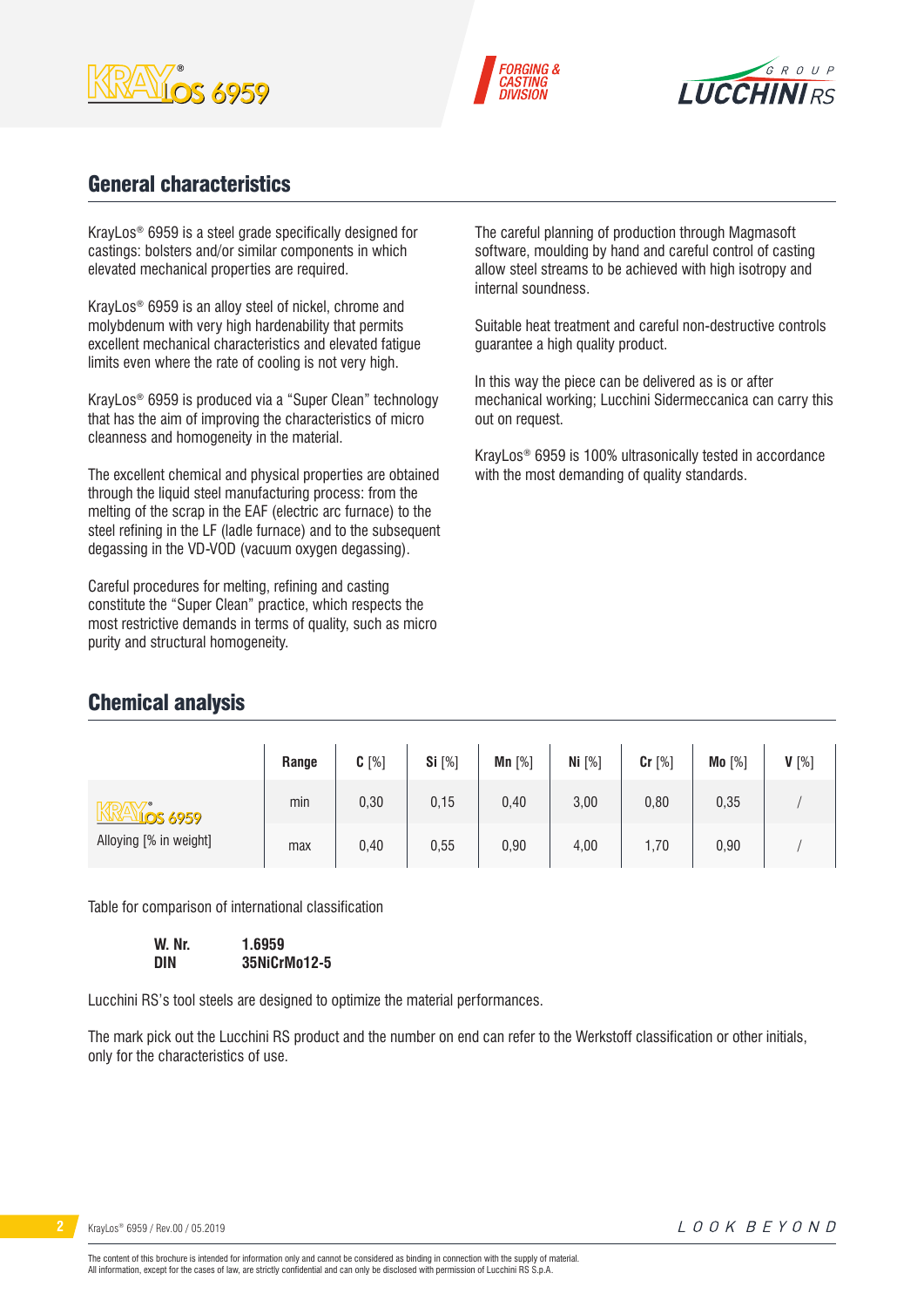





## Main applications

KrayLos® 6959 lends itself to the following applications: • Bolsters

# Physical and mechanical properties

*Main physical properties*

| <b>LOS 6959</b>                                      | $20^{\circ}$ C | $400^{\circ}$ C | $600\degree$ C |
|------------------------------------------------------|----------------|-----------------|----------------|
| Modulus of elasticity [GPa]<br>$(1GPa = 1000 MPa)$   | 210            | 195             | 176            |
| Coefficient of thermal<br>expansion<br>$[10^{-6}/K]$ |                | 13.0            | 13,7           |
| Thermal conductivity<br>[W/mK]                       | 23,8           | 24,3            | 25,0           |

KrayLos® 6959 can be delivered with 2 Classes of tensile strength depending on the application.

The tests, if required by the order, are carried out on suitable test pieces that are cast as part of the casting and removed after heat treatment.

### *Hardness*

The value of Brinnell surface hardness is contained in the range 230-280 HB for Class 1 and 270-320 HB for Class 2.

#### *Main mechanical properties*

| <b>VIOS 6959</b>                             | Class 1        | Class 2         |  |
|----------------------------------------------|----------------|-----------------|--|
| Ultimate tensile strength<br>$(UTS)$ [N/mm2] | $750 \div 900$ | $900 \div 1000$ |  |
| Yield stress<br>$(YS)$ [N/mm2]               | >600           | $\geq 700$      |  |
| Elongation<br>$(A)$ $[%]$                    | >16            | >10             |  |
| Reduction of area<br>$(Z)$ [%]               | $\geq 35$      | > 30            |  |
| Impact test Kv<br>$(+20^{\circ}C)$ [J]       | > 40           | $\geq 30$       |  |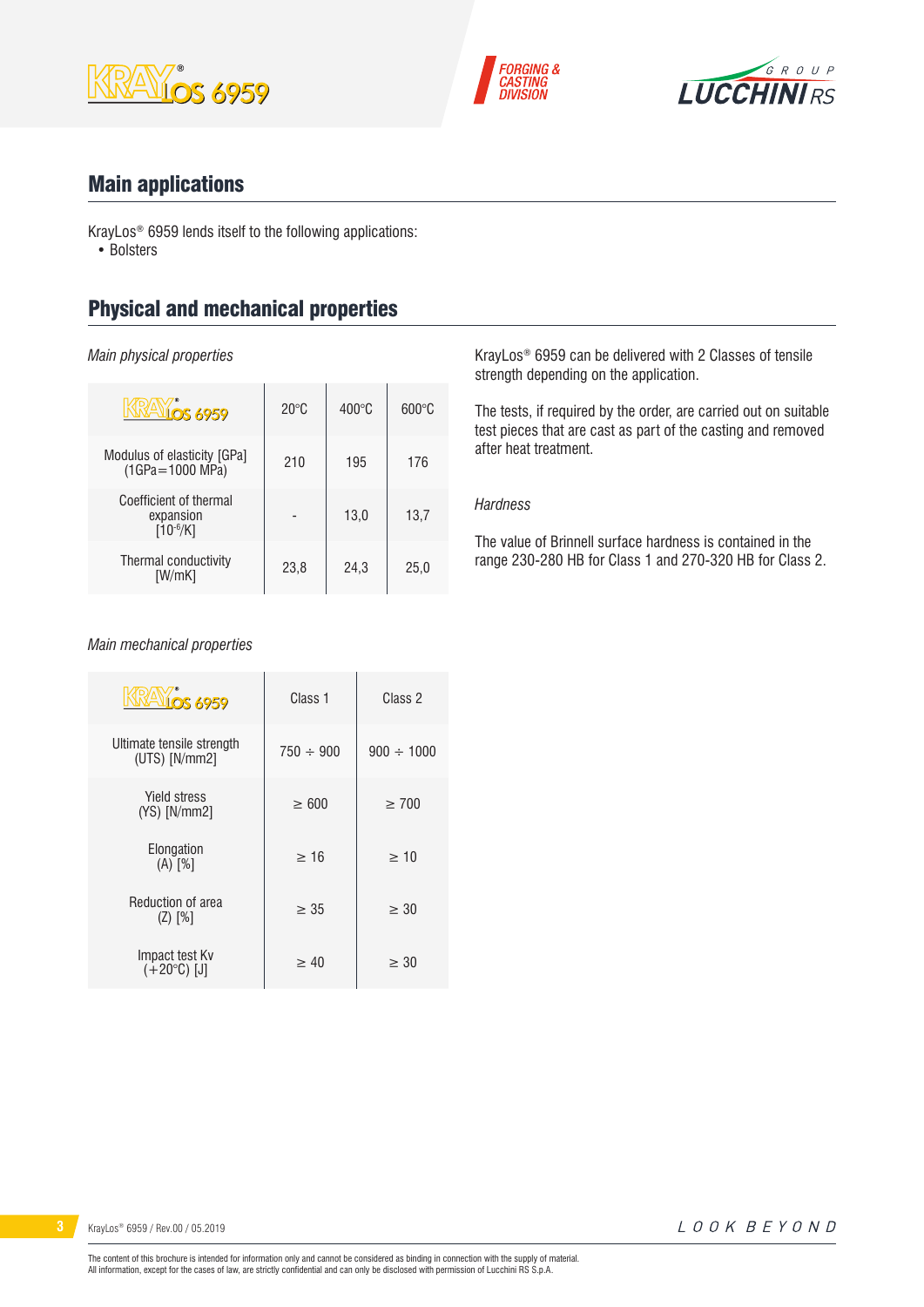





# Statistical progression



Statistical progression on the basis of Ultimate Tensile Strenght (UTS) and Yield Stress (YS) data for KrayLos® 6959 supplied in Class 1 from standard production.



Statistical progression on the basis of Impact Test (Kv) and Surface Hardness (HB) for KrayLos® 6959 supplied in Class 1 from standard production.



Statistical progression on the basis of Ultimate Tensile Strength (UTS) and Yield Stress (YS) data for KrayLos® 6959 supplied in Class 2 from standard production.



Statistical progression on the basis of Impact Test (Kv) and Surface Hardness (HB) for KrayLos® 6959 supplied in Class 2 from standard production.

LOOK BEYOND

The content of this brochure is intended for information only and cannot be considered as binding in connection with the supply of material. All information, except for the cases of law, are strictly confidential and can only be disclosed with permission of Lucchini RS S.p.A.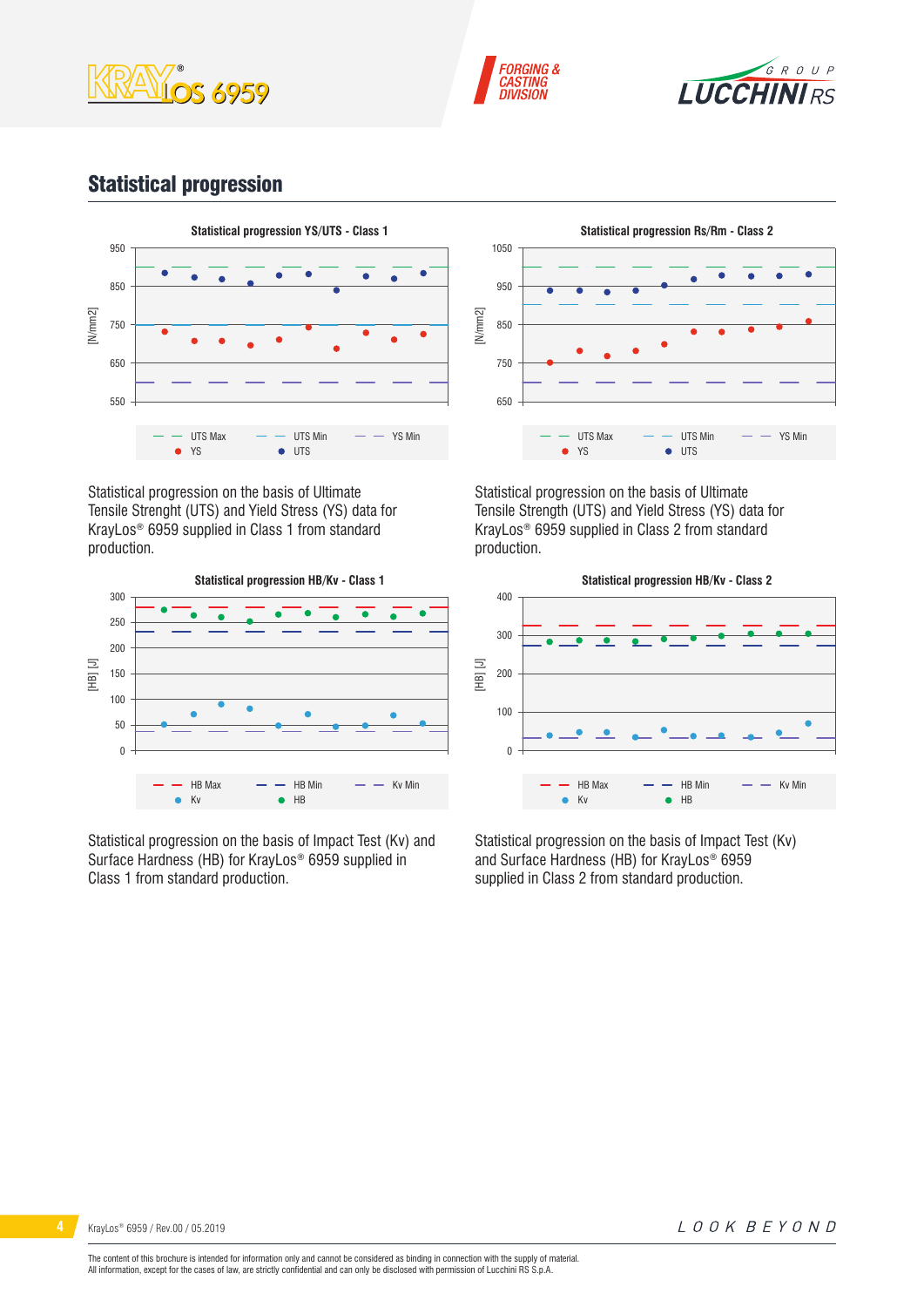





Range of UTS [N/mm2] **Gauss distribution of the value of UTS** 750 800 850 900 950 1000 1050 Class 1 Class 2

Statistical distribution of the values of UTS obtained on standard production divided by Class.

#### *Jominy curve*



KrayLos® 6959 possesses extremely high hardenability, which translates into excellent mechanical characteristics even in thick sections, yet without compromising the speed of cooling.

*Fatigue limit during rotating flexion of a smooth test piece at 50%.*



KrayLos® 6959 possesses a high fatigue limit. The graph represents the line and the values of "staircase" fatigue tests during rotating flexion of a smooth test piece at 50%.



Curve showing relationship between fatigue limit at rotating flexion, on smooth test pieces, and the Breaking Load (UTS) for KrayLos® 6959.

In any case, other properties can be analyzed and studied deeper by Lucchini RS on specific Customer request: please consult Lucchini RS specialists of MET Department.